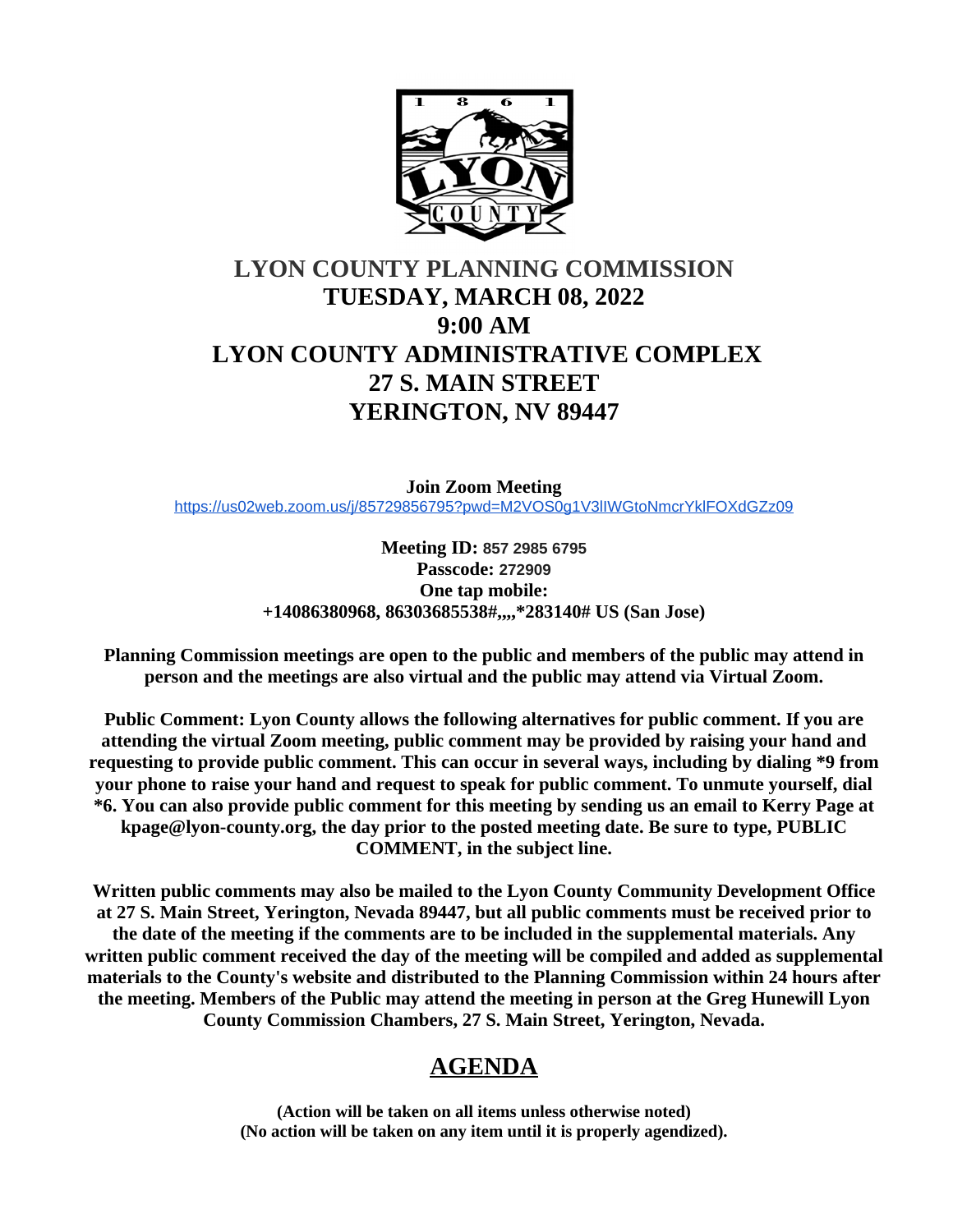**To avoid meeting disruptions, please place cell phones and electronics in the silent mode or turn them off during the meeting.**

**The Board reserves the right to take items in a different order to accomplish business in the most efficient manner. Items may be combined for consideration and items may be pulled or removed from the agenda at anytime.**

**Restrictions on comments by the general public: Any such restrictions must be reasonable and may restrict the time, place and manner of the comments, but may not restrict comments based upon viewpoint.**

## **1. Roll Call**

## **2. Pledge of Allegiance**

**3. Public Participation (no action will be taken on any item until it is properly agendized)** - *Members of the public who wish to address the Planning Commission may approach the podium and speak on matters related to the Lyon County Planning Commission, but not on items appearing on the Agenda. Speakers are asked to state their name for the record and to sign and print their name on the form at the lectern. Comments are limited to three minutes per person or topic. The Commission reserves the right to reduce this three minute time limit, as well as limit the total time for public comment. If your item requires extended discussion, please request the Chair to calendar the matter for a future Planning Commission meeting. The Planning Commission will not restrict comments based on viewpoint. The same applies to public testimony on each Agenda item. The Chair may reopen public participation at any time during the meeting. No action may be taken upon a matter raised under this item of the Agenda until the matter itself has been specifically included on an agenda as an item upon which action may be taken.*

# **4. Review and Adoption of Agenda (for possible action)**

## **5. For Possible Action: Approval of Minutes**

5.a. For Possible Action- Approval of minutes from the February 8 2022 meeting -

## **6. Presentation and Reading of Miscellaneous Correspondence**

## **7. Advisory Board Reports**

## **8. Public Hearing Items**

- 8.a. For Possible Action Patricia Riley Tentative Parcel Map Request for a parcel map to subdivide a 79.96 acre parcel zoned RR-2T (Rural Residential – 2 acre minimum with Trailer Overlay) into 3 parcels, the smallest proposed parcel being 26.33 acres in size, located on Sunset Hills Drive (unaddressed) Mason Valley (APN: 014-251-11) PLZ-2021-118.
- 8.b. For Possible Action SV Farms LLC/Smith Valley Dairy/Dirk Vlot Conditional Use Permit Request for a Conditional Use Permit on an approximately 80.0 acre parcel to allow for a manufactured home to be used for farm labor housing per LCC 15.351.3 (E) within the RR-5 (Fifth Rural Residential – 20 acre minimum) zoning district located at 134 Burke Drive, Smith Valley, NV (APN 010-151-15) PLZ-2022-124.
- 8.c. For Possible Action North Lyon LLC/NV Energy/PAR Electrical Contractors Conditional Use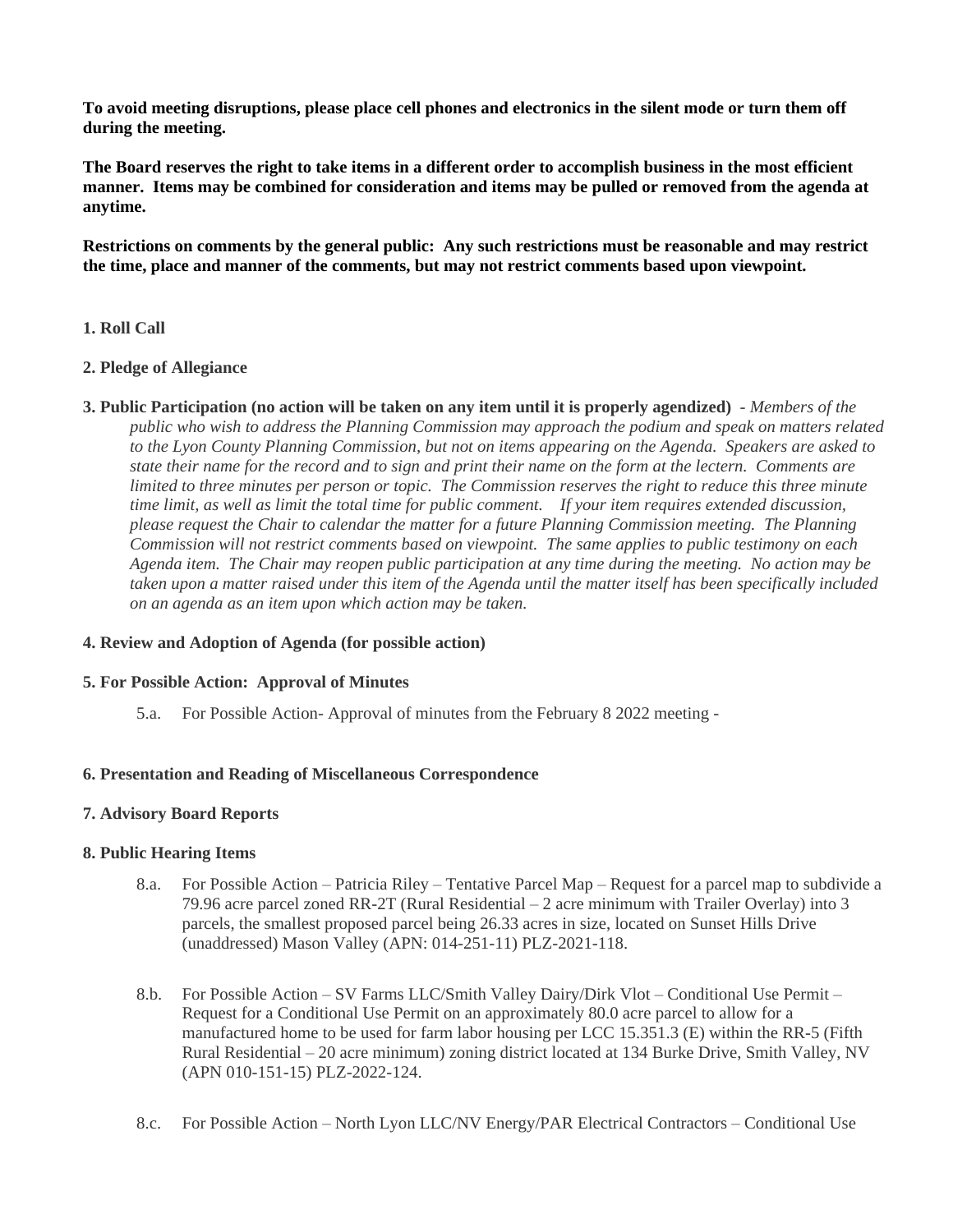Permit – Request for a Conditional Use Permit on an approximately 3.83 acre lease site located within a 7,323.0 acre parcel to allow for a new wireless telecommunications facility with a tower exceeding 100 feet in height (145 feet with the capability of rising to 190 feet in height) within the RR-5 (Fifth Rural Residential – 20 acre minimum) zoning district generally located northeast of State Route 439 (USA Parkway), Fernley, NV (APN 021-411-03) PLZ-2021-115.

- 8.d. For Possible Action Larry and Rhonda Sell Tentative Parcel Map Request for a parcel map to subdivide a 49.65 acre parcel zoned RR-3T (Rural Residential – 5 acre minimum with Trailer Overlay) into 2 parcels, the smallest proposed parcel being 5 acres in size, located at 8000 Snafu Way, Stagecoach (APN: 015-371-30) PLZ-2022-120.
- 8.e. For Possible Action Lyon County Master Plan Amendment Request for a Master Plan Amendment to change the land use designation on Dayton land use map from Suburban Residential to Public/Quasi-Public for three (3) parcels totaling approximately 102.71 acres generally located 600 Dayton Valley Road (APNs 016-351-16; 016-351-17; and 016-361-60) PLZ-2021-104.

# **RECESS TO CONVENE AS THE LYON COUNTY PUBLIC LANDS MANAGEMENT ADVISORY BOARD**

# **9. Public Participation (no action will be taken on any item until it is properly agendized)**

# **10. Action Items**

## **11. Staff update on Public Lands Bill**

11.a. Review and Discussion of the Lyon County Lands Bill-

## **12. Board Member Comments**

# **13. Future Agenda Items**

# **14. Public Participation (no action will be taken on any item until it is properly agendized)**

# **ADJOURN TO RECONVENE AS THE LYON COUNTY PLANNING COMMISSION**

# **15. Staff Comments and Commissioner Comments**

- 15.a. Staff update on recent County Commissioners actions-
- **16. Public Participation (no action will be taken on any item until it is properly agendized)** *Members of the public who wish to address the Planning Commission may approach the podium and speak on matters related to the Lyon County Planning Commission but not on items appearing on the Agenda. Comments are limited to three minutes per person or topic and will not be restricted based on viewpoint. No action may be taken upon a matter raised under this item of the Agenda until the matter itself has been specifically included on an Agenda as an item upon which action may be taken.*

# **17. ADJOURNMENT**